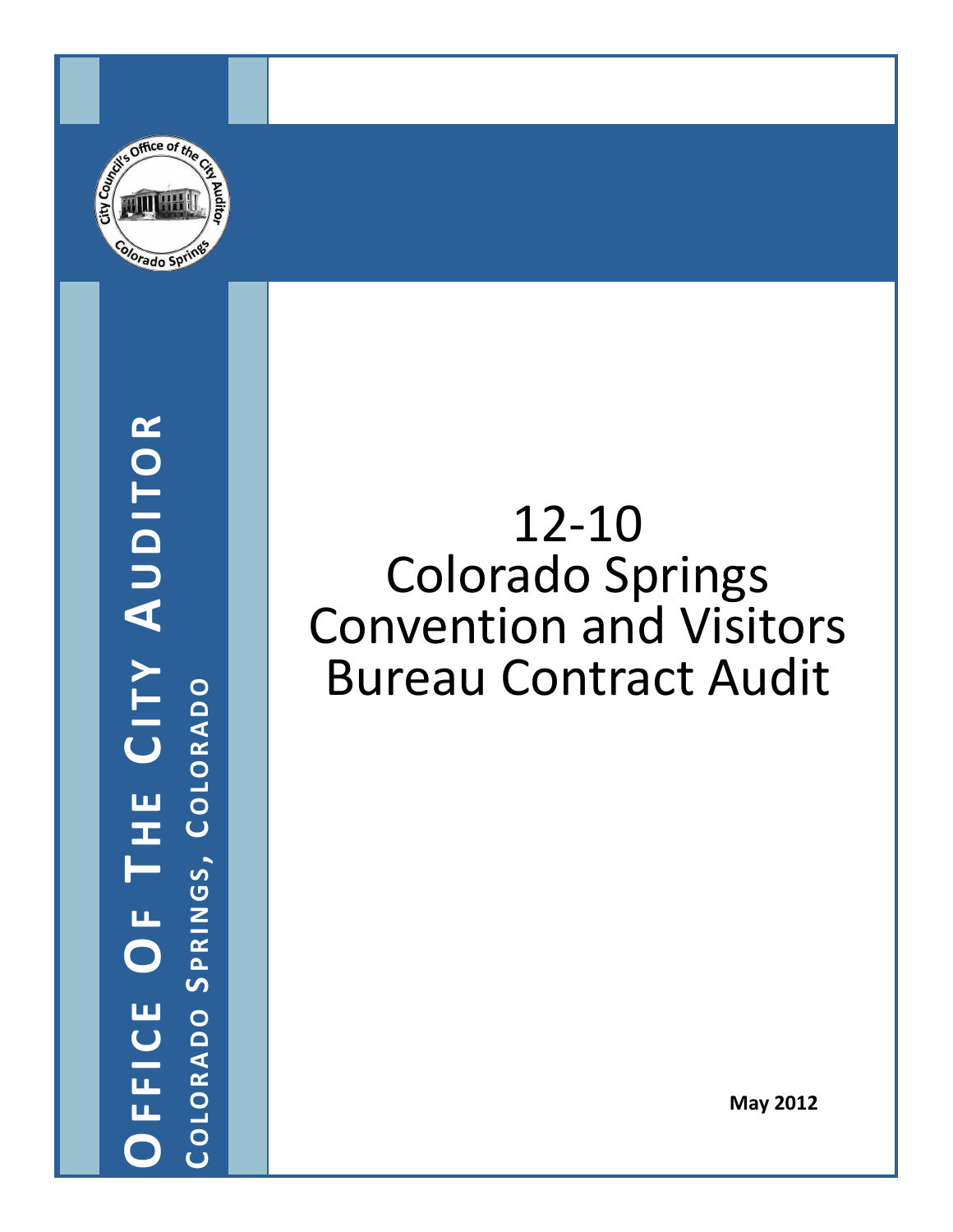

### **OFFICE OF T H E C ITY A UDITOR COLORADO S PRINGS , C OLORADO**

## 12‐10 Colorado Springs Convention and Visitors Bureau

May 2012

#### *Purpose*

The purpose of this audit was to answer questions concerning whether the Convention and Visitors Bureau had used funds provided by the City of Colorado Springs in an efficient, effective, and economical manner. Compliance with the terms of the City contract and reported Return on Investment were also examined. The audit covered calendar year 2010.

#### *Highlights*

The Convention and Visitors Bureau (CVB) is funded through membership dues, sponsorships, events, and a portion of the Lodgers and Auto Rental Tax (LART), which is collected and administered by the City of Colorado Springs. The CVB's budgeted revenue for 2010 was estimated at \$2,387,453. Funding from LART was estimated at \$1,783,368, which equated to 74.6% of the budgeted revenue. The LART funding from the City is regulated via an annual service contract between the City and the CVB.

Actual LART collections for 2010 were \$164,880.22 higher than budgeted and the City returned 50% of this over collection to the CVB, per the contract terms. Total CVB funding from the City for 2010 was \$1,865,808.

**Commendable Practice:** In 2010 the CVB was awarded an accreditation from the Destination Marketing Accreditation Program, which is a program developed by Destination Marketing Association International. The accreditation was attained by the CVB due to the achievement of a significant measure of excellence in a wide variety of topics including governance, finance, management, membership, and destination development.

#### **Key Results**

The City was compliant with the payment schedule and amounts outlined in the Contract.

#### *Management Response*

The Convention and Visitors Bureau as well as City management generally agree with the observations and recommendations presented in the report.

Detailed responses by both the Convention and Visitors Bureau along with City management are included in the report.

#### *Recommendations*

- 1. We recommend that the CVB consider presenting the City with a wrap‐up variance report which identifies all line items that need approval. We also recommend that future contracts be more specific with regards to approval methods and time frames. Further, we recommend that the City and the CVB mutually determine if the Contract could be simplified to eliminate unnecessary terms.
- 2. For future contracts, we recommend the City reduce and refine the required number of performance indicators to those that are most relevant to demonstrating the effectiveness of the CVB in performing its primary mission. Reporting that includes year over year trends may be more useful than single year results compared to the plan for a given year.

For those performance indicators reported, the CVB

*(Continued on page 2)*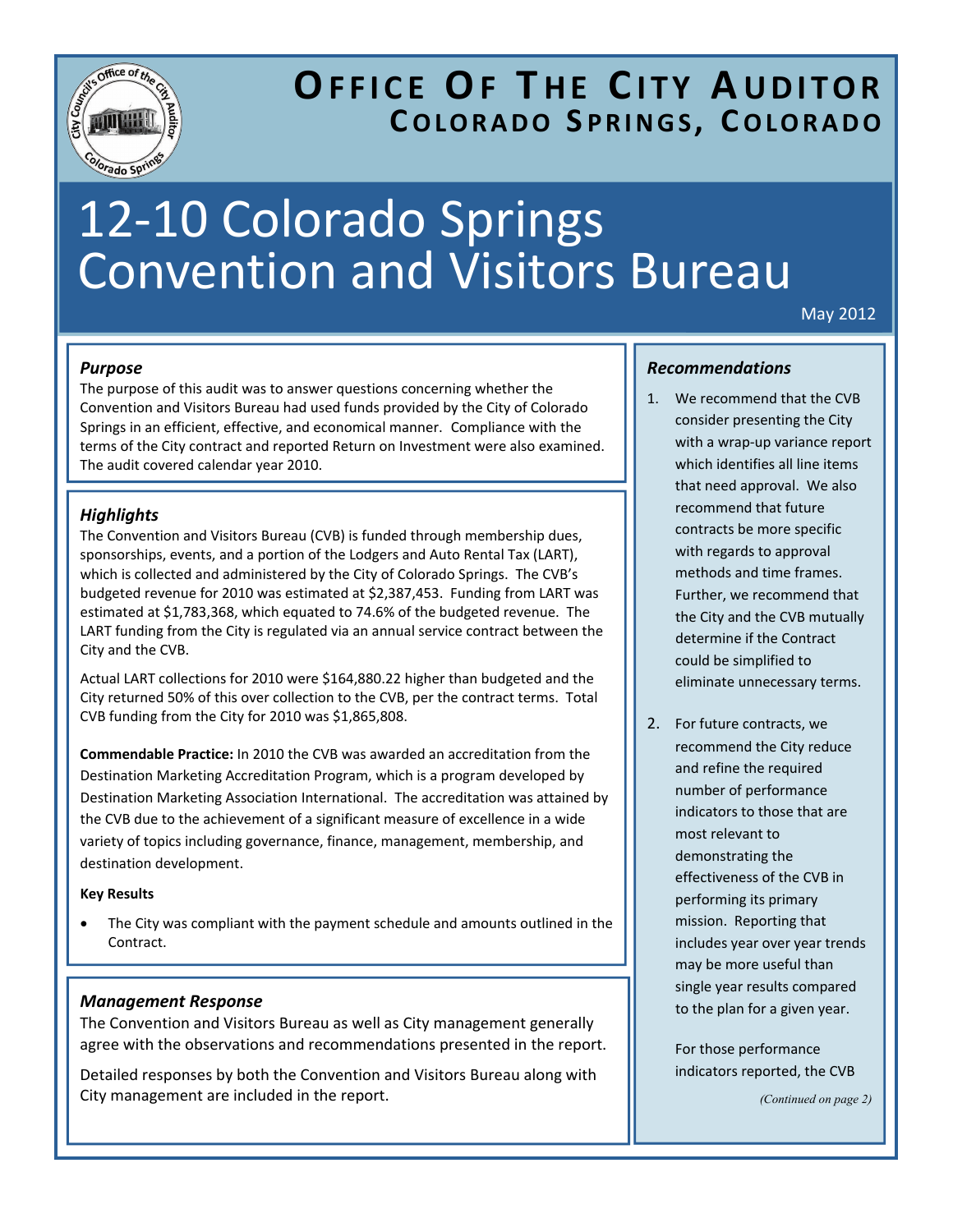# 12-10 Colorado Springs<br>Convention and Visitors Bureau Inleav 2012

#### *(Highlights continued from page 1)*

- The CVB tracks a wide variety of performance measures, most of which are used for internal management purposes. Some of these indicators are listed in the Contract and must be reported to City Council on a regular basis. Our review found that not all performance measures were being reported as directed in the Contract.
- The base numbers used by the CVB in calculating their economic impact appeared to be accurately tracked and adequately documented. The multipliers used to calculate the impact of various groups or visitor types were conservative estimates based on industry standards. Benchmarking showed that similar methods of tracking and reporting impact were in use by other Bureaus.
- We found that the CVB was consistent with the industry standard estimates of visitor expenditures used to develop the impacts of various classifications of visitor.

**Conclusion:** We conclude that overall, the CVB was utilizing the funds provided by the City to provide visitor and convention promotion services in an efficient, effective, and economical manner as outlined in the Contract. We did however identify several status reporting issues, which are listed in the Observations, Recommendations, and Responses section of this report.

#### **Observations:**

- 1. Contract terms were not clear and some budget deviations were not reported.
- 2. Performance indicators were not reported according to the contract terms and could be improved.
- 3. City oversight of the contract could be improved.

#### *(Recommendations continued from page 1)*

should consider including a definition of how each factor was calculated. We recommend that the CVB adhere to all reporting requirements listed in the Contract.

3. We recommend that the Economic Vitality and Innovation Division assume responsibility for this contract, including the implementation of the recommendations contained in this report.

**City Council's Office of the City Auditor City Hall 107 North Nevada Avenue Suite 200 Mail Code 1542 Colorado Springs CO 80901‐1575 Tel 719‐385‐5991 Fax 719‐385‐5699 Reporting Hotline 719‐385‐2387 www.SpringsGov.com/OCA**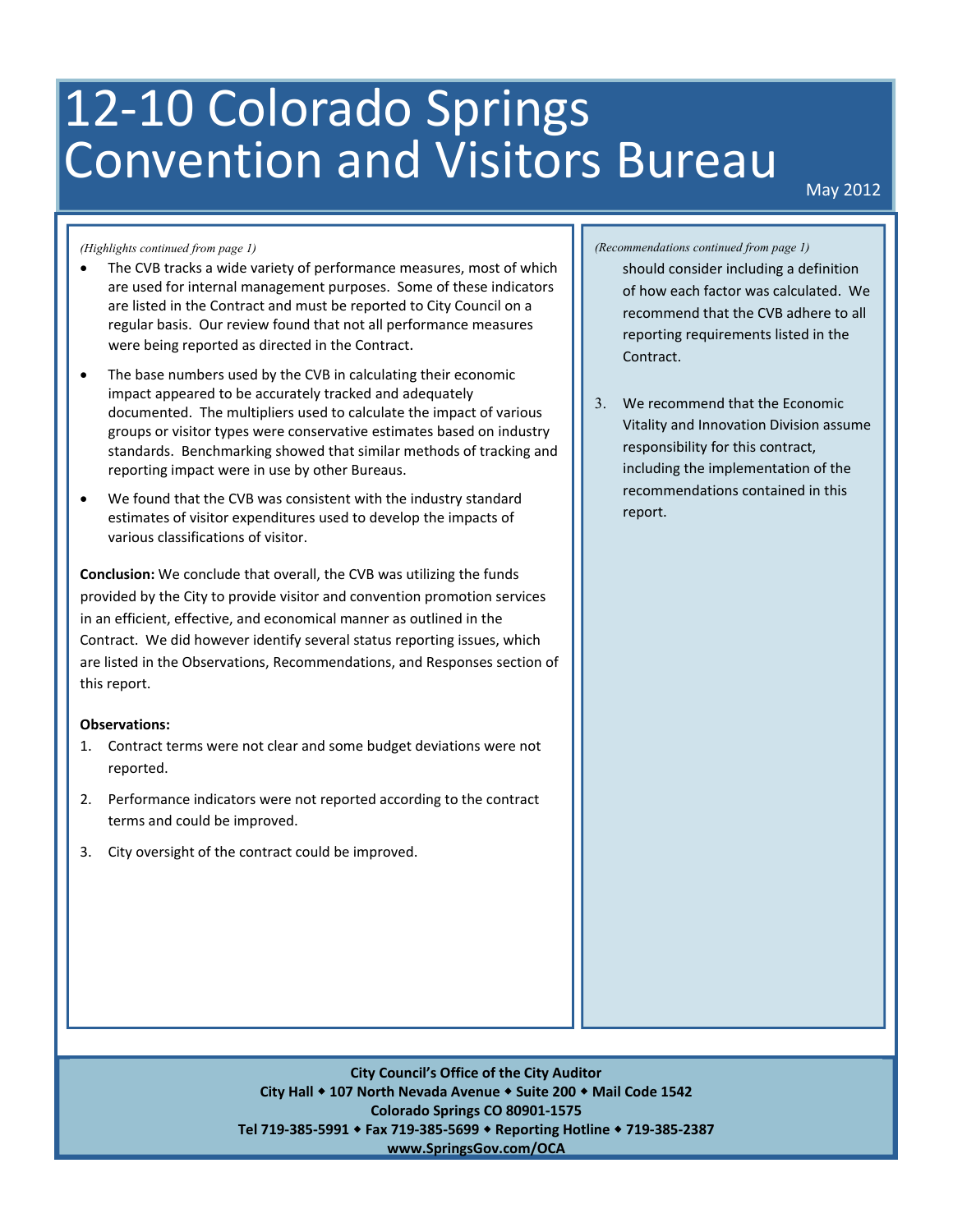

## **OFFICE OF THE CITY AUDITOR PUBLIC REPORT**

Date: May 9, 2012

To: President Hente, President Pro Tem Martin, Members of City Council

Re: 12-10 Colorado Springs Convention and Visitors Bureau

We performed an audit of the Colorado Springs Convention and Visitors Bureau (the CVB). The purpose of this audit was to answer questions concerning use of public funds provided to the CVB as requested by members of City Council in August 2010. We also reviewed the return on investment as reported to City Council and we evaluated whether the CVB was providing services in compliance with the contract established January 30, 2010. The audit covered the period January 1, 2010 through December 31, 2010.

We conclude that overall, the CVB was using the City contributions to provide visitor and convention promotion services in an efficient, effective, and economical manner as specified in the annual Service Contract. In addition, we believe the economic impact estimates were within the guidelines of the CVB's revenue booking policy. We did note areas of concern surrounding communications and reporting between the CVB and the City while reviewing the Annual Contract for compliance, and those areas are detailed in the attached report.

We would like to thank the CVB for their assistance during this audit.

As always, feel free to contact me if you have any questions.

Sincerely,

Sungt / factor

Denny Nester, MBA, CPA, CIA, CGFM, CFE, CGAP City Auditor

Cc: Doug Price, President and CEO, Convention and Visitors Bureau Jim Cassidy, CFO, Convention and Visitors Bureau Kara Skinner, Fiscal Planning Manager Steve Cox, Chief of Economic Vitality and Innovation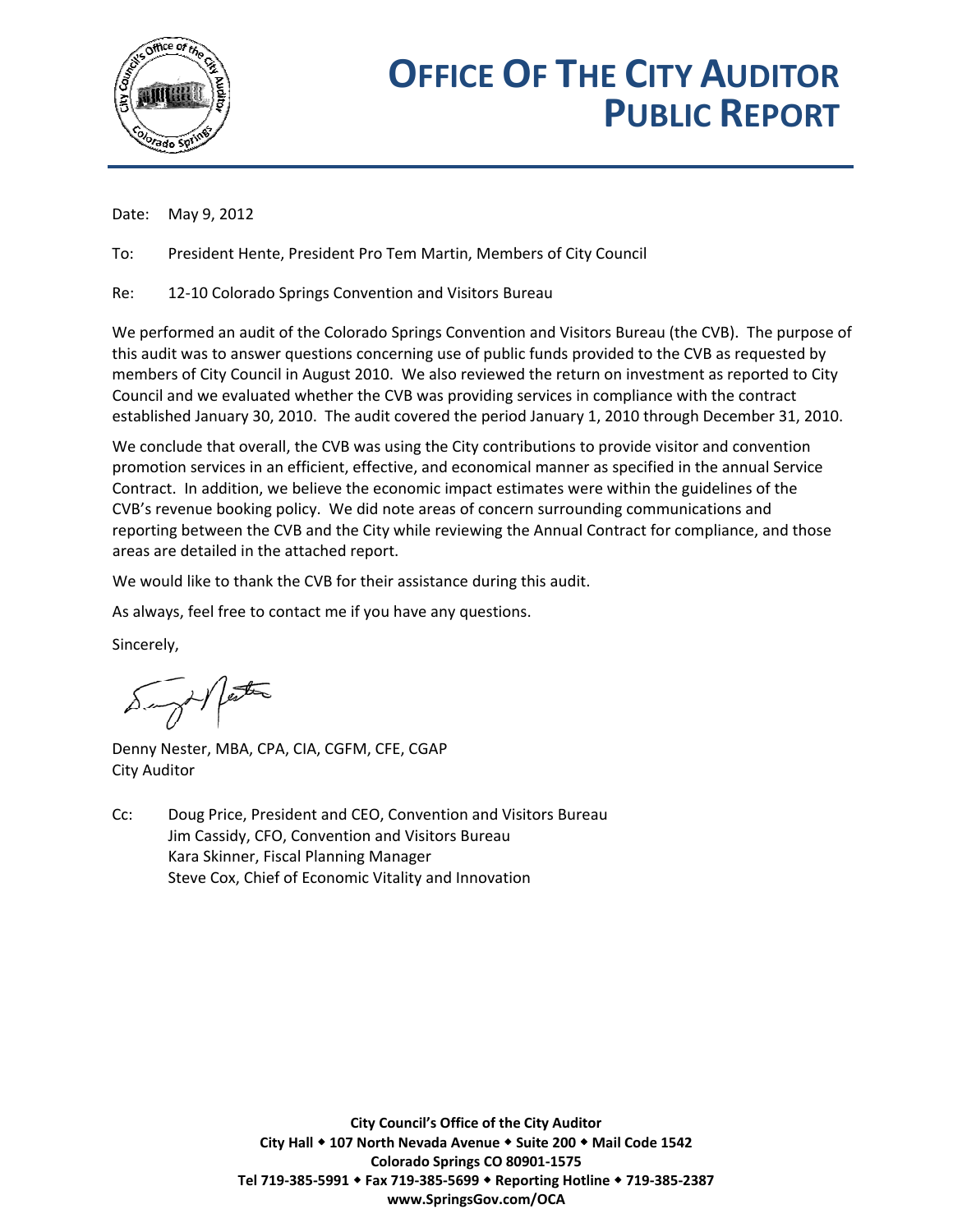

## **OFFICE OF THE CITY AUDITOR PUBLIC REPORT**

| Performance indicators were not reported according to the contract terms and could be improved 7 |  |
|--------------------------------------------------------------------------------------------------|--|
|                                                                                                  |  |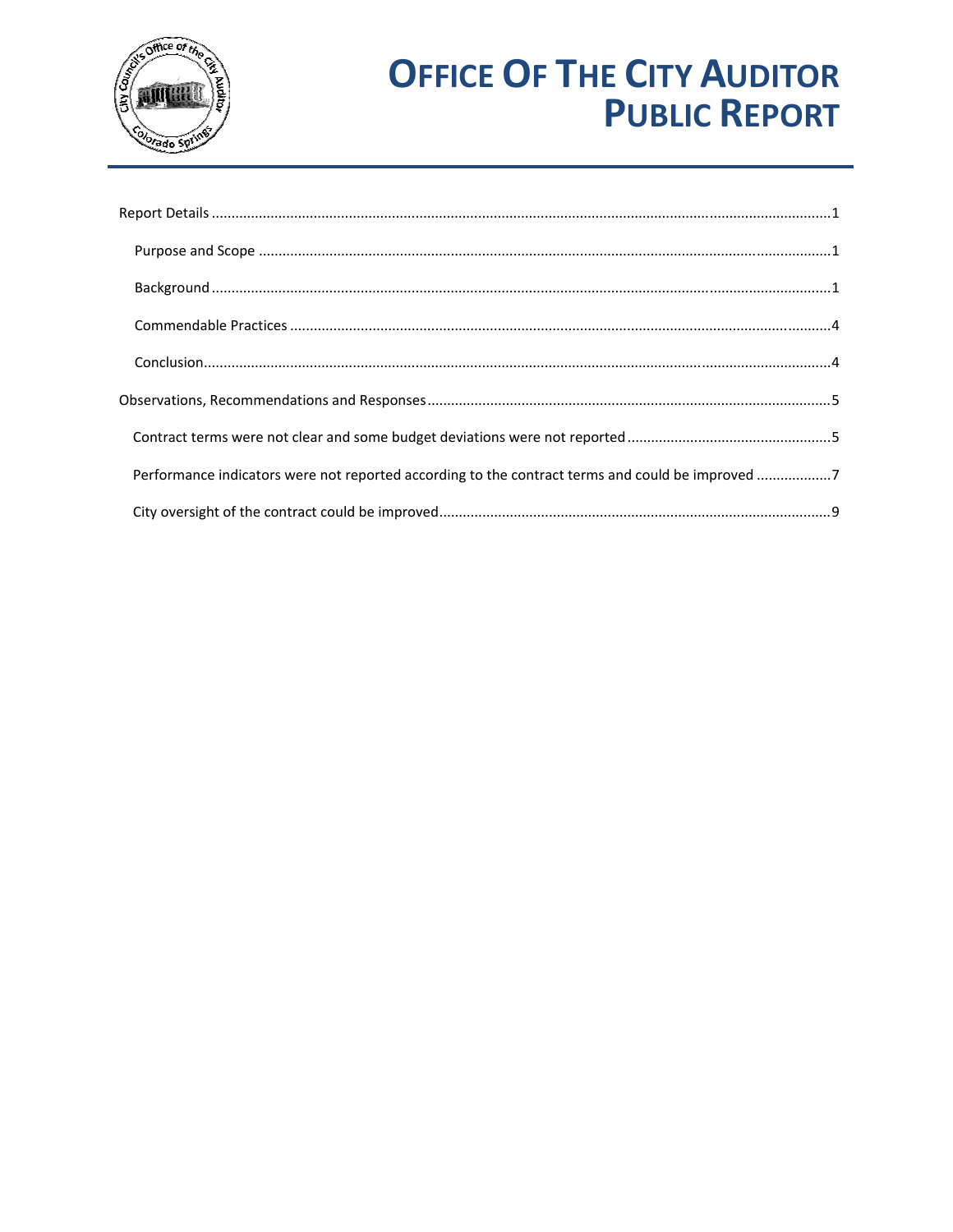#### <span id="page-5-0"></span>**REPORT DETAILS**

#### PURPOSE AND SCOPE

We performed an audit of the Colorado Springs Convention and Visitors Bureau (the CVB). The purpose of this audit was to answer questions raised by City Council concerning whether the CVB had used funds provided by the City of Colorado Springs (the City) in an efficient, effective, and economical manner. We examined the return on investment as reported to City Council to verify the accuracy of the information reported. Compliance with the terms of the City contract established January 30, 2010 was also evaluated. The audit covered the period January 1, 2010 through December 31, 2010.

#### BACKGROUND

The CVB was incorporated in 1980 as a private non-profit corporation to promote Colorado Springs and the Pikes Peak Region as a year‐round visitor destination. The CVB engages in activities that include, but are not limited to, a national advertising plan, sales missions, operating a visitor information center, involvement in support of local events and local calendars intended to drive tourism and support local economic development.

The CVB is governed by a board of directors and a separate board of advisors. The CVB has a current staffing level of 16 full‐time and two part‐time individuals. They also have the support of more than 40 volunteers.

The CVB is funded through membership dues, sponsorships, events, and a portion of the Lodgers and Auto Rental Tax (LART), which is collected and administered by the City of Colorado Springs. The CVB's budgeted revenue for 2010 was estimated at \$2,387,453. Funding from LART was estimated at \$1,783,368, which equated to 74.6% of the budgeted revenue. The LART funding from the City is regulated via an annual service contract (the Contract) between the City and the CVB.

The most recent prior audit of the CVB performed on behalf of the City was in 2002 and focused on contract compliance. The CVB is also subject to routine external financial statement audits as a requirement of the Contract.

We would like to acknowledge that the CVB staff was very receptive and helpful during the course of our fieldwork.

This audit was divided into two areas:

- 1. Contract compliance
- 2. Review of performance measures

#### CONTRACT COMPLIANCE

The Contract includes details of the funding arrangement between the CVB and the City as well as specific reporting requirements. The City was compliant with the payment schedule and amounts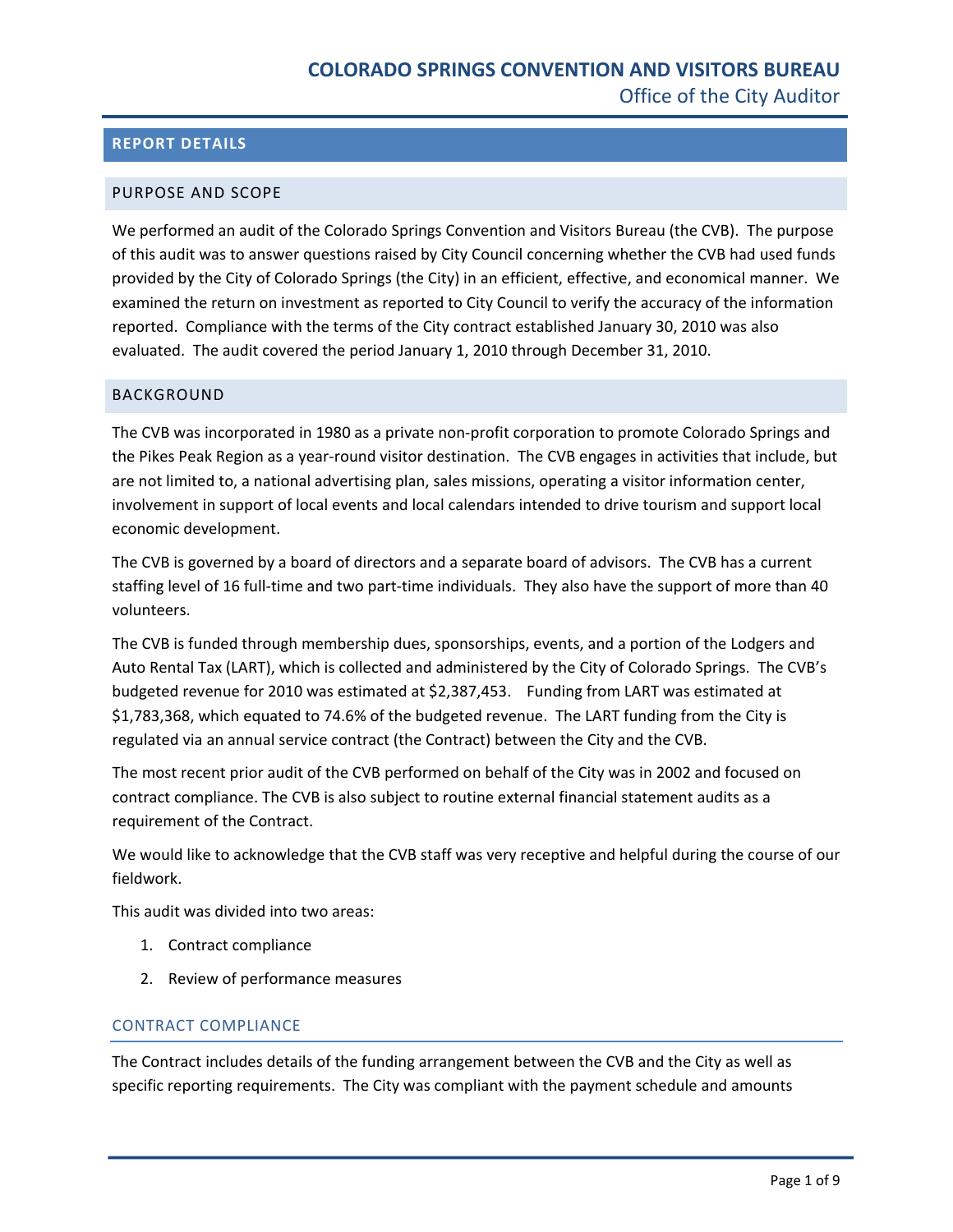outlined in the Contract. Per the funding agreement, the City agreed to pay the CVB \$1,783,368 for services from the LART fund. The funding agreement also stated that in the event total 2010 revenues to the LART fund were less than the budgeted amount of \$3,566,735, the CVB would pay the City back one‐half of the difference between budgeted and actual collection amounts. If the LART funds were more than budgeted, the City would pay the CVB one-half of the difference between the collections and budget for LART. Actual LART collections for 2010 were \$164,880.22 higher than budgeted. The City paid one-half of that amount, or \$82,440.11, to the CVB as shown below.

| 2010 Lodgers and Automobile Rental Tax Fund Collections |                |  |  |
|---------------------------------------------------------|----------------|--|--|
| <b>Total Budgeted LART Collections</b>                  | \$3,566,735.00 |  |  |
| <b>Total Actual LART Collections</b>                    | \$3,731,615.22 |  |  |
| Difference                                              | 164,880.22     |  |  |

| Payment Totals for the 2010 Convention and Visitors Bureau Contract |                |  |
|---------------------------------------------------------------------|----------------|--|
| Initial Contract amount paid to CVB                                 | \$1,783,368.00 |  |
| 1/2 LART Over-collection                                            | \$2,440.11     |  |
| Total Paid to CVB per 2010 Contract                                 | \$1,865,808.11 |  |
|                                                                     |                |  |

#### PERFORMANCE MEASURES

There are several sources of information concerning the economic impact of tourism and visitor promotion on the economy. It is clear from these studies that this industry is important for the State of Colorado and the City. Total visitor spending in the Pikes Peak region is estimated at \$1.350 billion for 2010. One analysis showed that eliminating the \$12 million Colorado state funding for tourism in 1993 resulted in a loss of \$[1](#page-6-0).4 billion per year in revenue.<sup>1</sup>

The challenge for the local CVB is to report the impact of their efforts to promote Colorado Springs as a visitor destination. The CVB tracks a wide variety of performance measures, most of which are used for internal management purposes. Some of these indicators are listed in the Contract and must be reported to City Council on a regular basis. Our review found that not all performance measures were being reported as specified in the Contract. See the Observation section for details.

We noted that the base numbers (number of events, number of visitor inquiries, number of rooms booked, etc.) used by the CVB in calculating their economic impact appeared to be accurately tracked and adequately documented. The multipliers used to calculate the impact of various groups or visitor types were conservative estimates based on industry standards. When we contacted other Convention and Visitors Bureaus, we found that they used similar methods of tracking and reporting impact.

We reviewed the CVB's economic impact calculations and verified that their totals were consistent with their internal policies for booking revenue estimates. We sampled 5% of the events comprising the Group Sales and Marketing Activities to provide reasonable assurance that the CVB was calculating the economic impact of each event properly as well as meeting their minimum standards for level of contact

<span id="page-6-0"></span><sup>1</sup> *The Rise and Fall of Colorado Tourism*, Dr. Bill Siegel, Longwoods International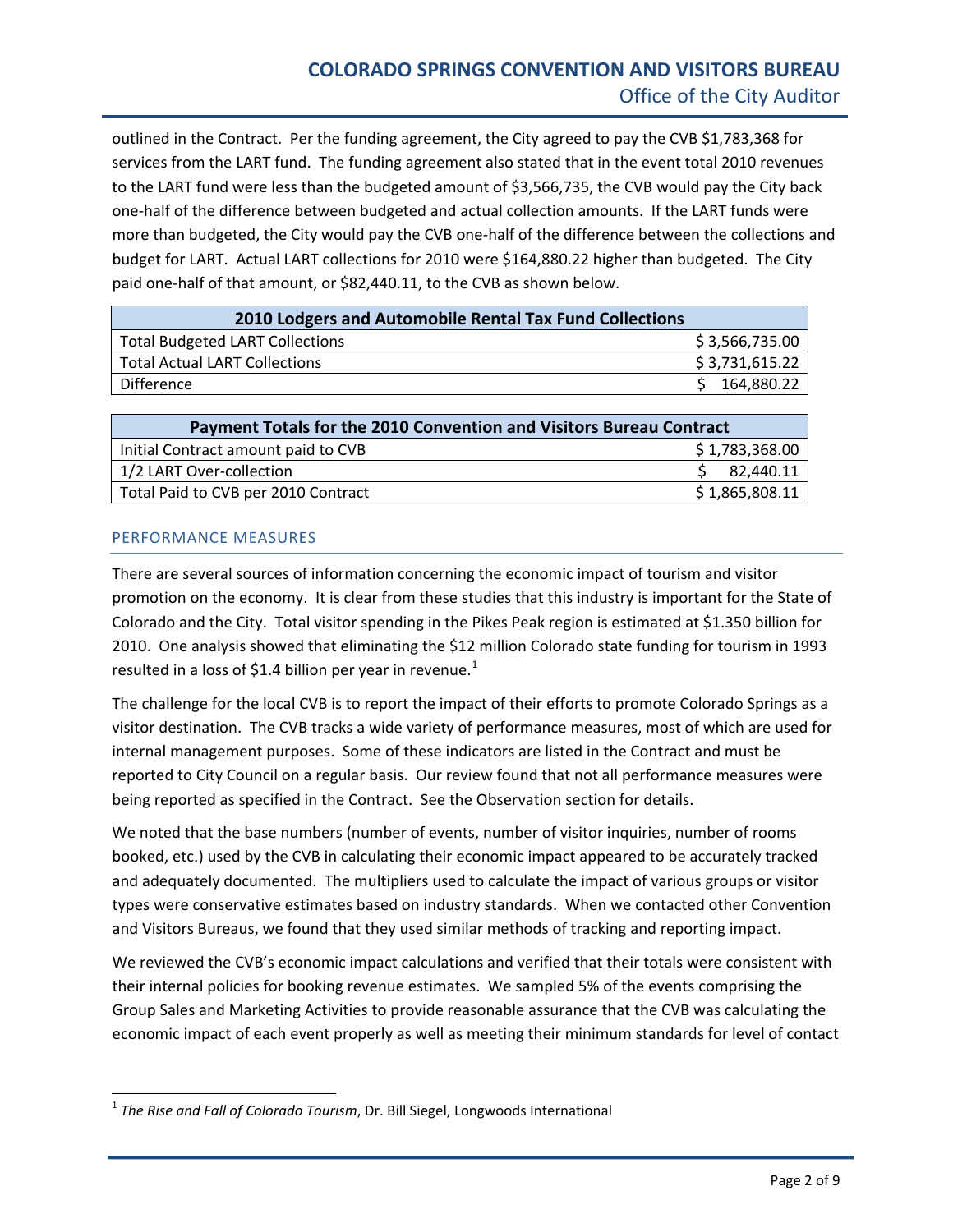with each client. We found that the CVB was consistent with the industry standard estimates of visitor expenditures used to develop the impacts of various classifications of visitor.

It is important to note that the CVB changed their economic impact reporting methods in the first quarter 2011. They eliminated several categories and revised their calculation of Visitor Inquiry impact to better reflect those areas that are directly related to the CVB's performance and make the results more conservative. The CVB's calculation for Total Economic Impact as reported and under the revised method is shown below.

| Category                                    | As reported   | <b>Revised</b> |
|---------------------------------------------|---------------|----------------|
| <b>Group Sales and Marketing Activities</b> | \$92,985,321  | \$92,985,321   |
| <b>Visitor Inquiries</b>                    | \$172,211,490 | \$94,764,978   |
| <b>Public Relations</b>                     | \$75,599,480  |                |
| New Membership                              | 209,632       |                |
| <b>LART Total Receipts</b>                  | 3,538,848     |                |
| <b>Total Economic Impact 2010</b>           | \$344,544,771 | \$187,750,299  |

The CVB is a member of Destination Marketing Association International (DMAI), and the DMAI recommends several methods for calculating Return on Investment (ROI). The CVB's methodology for computing the City's economic return for each dollar invested consisted of dividing the Total Economic Impact in 2010 by the Total Dollars paid by the City. The alternate method for computing ROI would consist of dividing the Total Economic Impact in 2010 by the Total Operating Cost in 2010. It is important to note that using only the City funding as the denominator can make it appear as if the other CVB funding had no direct economic impact. Please see the comparison below;

#### **Method 1 (CVB current method)**

#### **Total Impact (revised) \$187,750,299 / Total LART Received \$1,865,808**

**= Economic Return per Dollar \$100.63**

#### **Method 2 (Alternate DMAI approved method)**

#### **Total Impact (revised) \$187,750,299 / Total Operating Expense \$2,516,424**

#### **= Economic Return per Dollar \$74.61**

Both of these calculations are estimates of the total impact of visitors to the region who can be identified as receiving some assistance from the CVB. There are other studies of economic impact that use different sources of information making it difficult to compare results. For example, a study commissioned by the State of Colorado reports that only \$7.60 is returned per dollar invested in Tourism promotion, but this reflects tax receipts from visitors, not total spending. During our review it was noted that the CVB has modified and refined their methodology over time to make their estimates more conservative. We concur with this approach.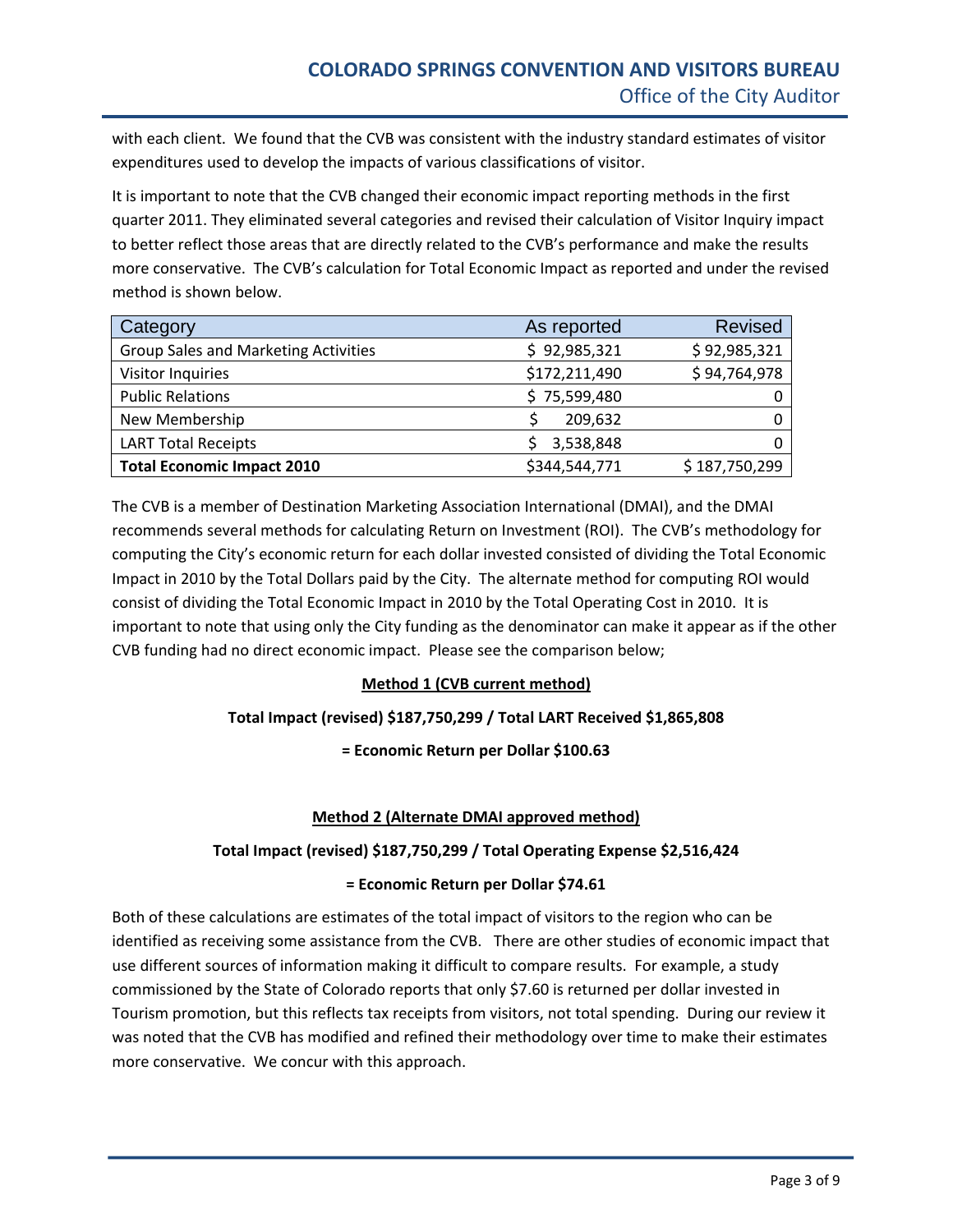#### <span id="page-8-0"></span>COMMENDABLE PRACTICES

In 2010 the CVB was awarded an accreditation from the Destination Marketing Accreditation Program, which is a program developed by Destination Marketing Association International. The accreditation was attained by the CVB due to the achievement of a significant measure of excellence in a wide variety of topics including governance, finance, management, membership, and destination development.

#### CONCLUSION

We conclude that overall, the CVB was utilizing the funds provided by the City in an efficient, effective, and economical manner to provide visitor and convention promotion services as outlined in the Contract. We did however identify status reporting issues, which are listed in the Observations, Recommendations, and Responses section of this report.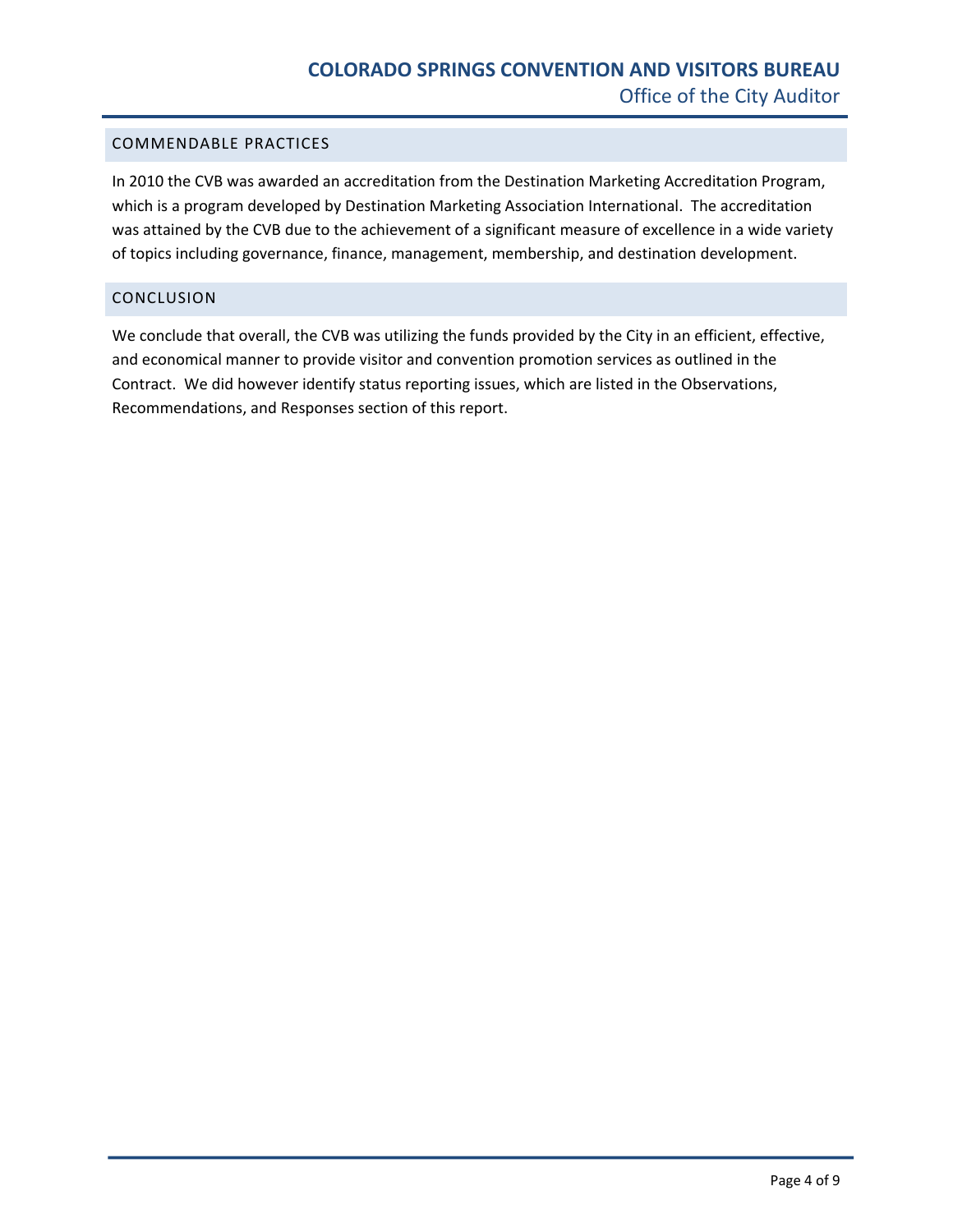#### <span id="page-9-0"></span>**OBSERVATIONS, RECOMMENDATIONS AND RESPONSES**

As part of our audit, we reviewed the 2010 Contract for Services between the City and the CVB. We tested for compliance with the terms of the Contract. In addition to verifying that the City paid the CVB the appropriate amounts at the appropriate times, we also reviewed the 2010 Expenditure Budget set forth in the Contract and the Performance Indicators listed in the Contract. We have listed our areas of concern below.

#### CONTRACT TERMS WERE NOT CLEAR AND SOME BUDGET DEVIATIONS WERE NOT REPORTED

Section 4 of the Contract states that "Any deviation in any line item expenditure in excess of \$5,000 from the budget shall require approval by the City Manager or designee." We compared the 2010 yearend actual expenditures to the 2010 budget to determine if any line items were in excess of \$5,000.

- a. After comparing the 2010 year-end actual expenditures to the 2010 budget, we noted that four accounts were over the budgeted amount in excess of \$5,000. Of the four accounts, only two of the accounts were specifically pointed out to the City designee (the Budget Office) as being in excess in the December 2010 update. Although all four accounts over budget would have been visible in the 2010 Audited Financial Statements provided to the City in March, only two accounts were specifically identified to be approved.
- b. The Contract did not specify a time frame for the actual approval of line item expenditure deviations in excess of \$5,000. It was unclear in the Contract as to whether expense deviations were to be approved monthly or annually. The timeframe for City response to the approval request was also unclear.
- c. The CVB submitted variance reports to the City on a monthly basis, but the CVB never received written or verbal approval for the two accounts that were identified as being in excess of \$5,000. The CVB stated that a non‐response from the City was deemed acceptance to any requests.

None of the deviations were significant financially or caused the CVB to fail in any of its performance goals.

#### AUDITOR'S RECOMMENDATION

We recommend that the CVB consider presenting the City with a wrap-up variance report, which identifies all line items that need approval. We also recommend that future contracts be more specific with regards to approval methods and time frames. Further, we recommend that the City and the CVB mutually determine if the Contract could be simplified to eliminate unnecessary terms.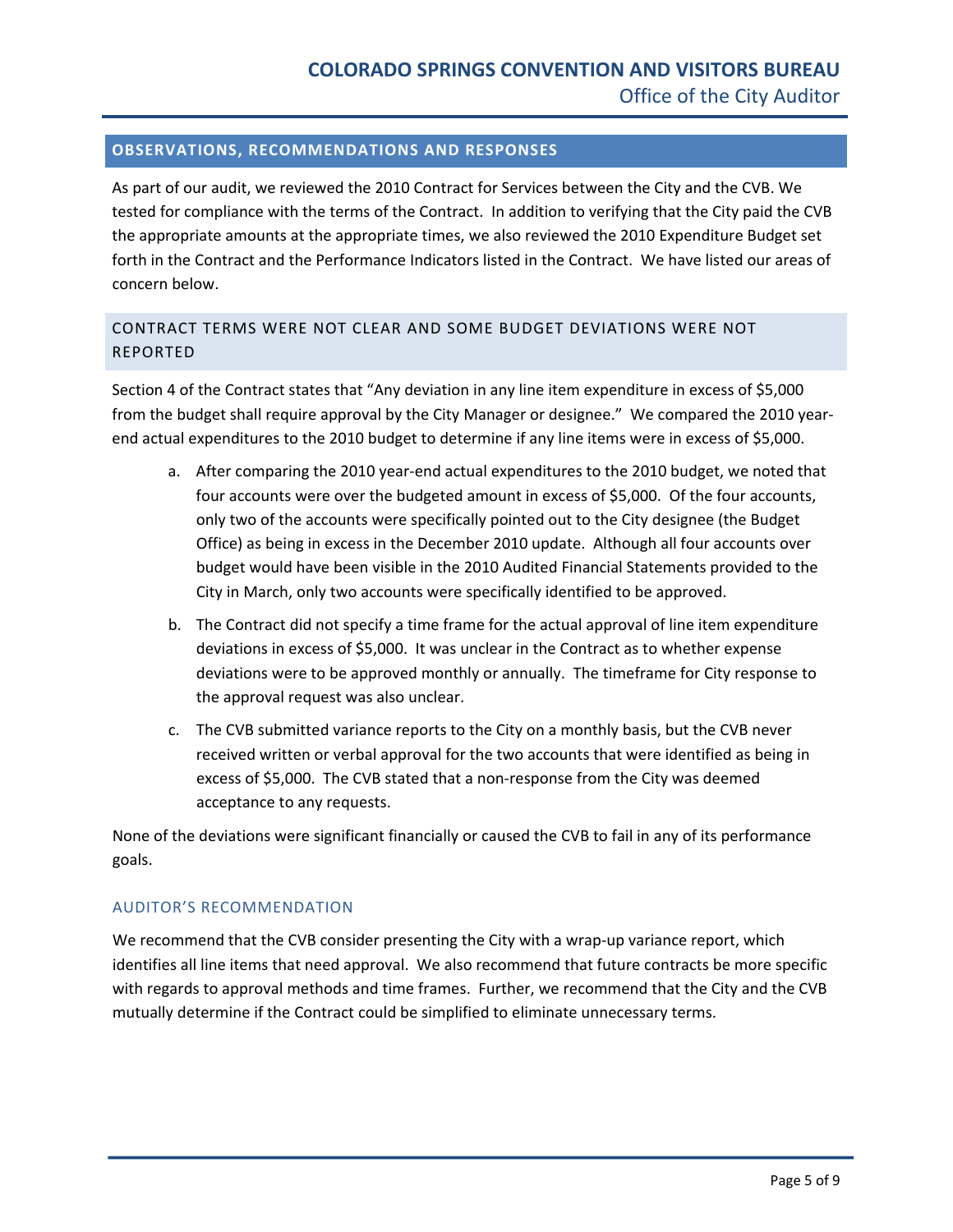#### CVB RESPONSE

We agree with the recommendation. For 2011, a final post-audit variance report was prepared and submitted to the City on or about March 27, 2012. The City and the CVB have developed a revised Contract for Services for 2012 which clarifies the reporting requirements.

The CVB has, as noted in this report, submitted extensive information to the City including performance information not required by contract. The CVB uses various Destination Marketing Association International performance reporting standards as standard industry measures of activity and performance.

#### CITY RESPONSE

We agree with the recommendation. As noted above by the CVB, the City and the CVB have developed a revised contract for services for 2012 which addresses the Auditor's recommendations.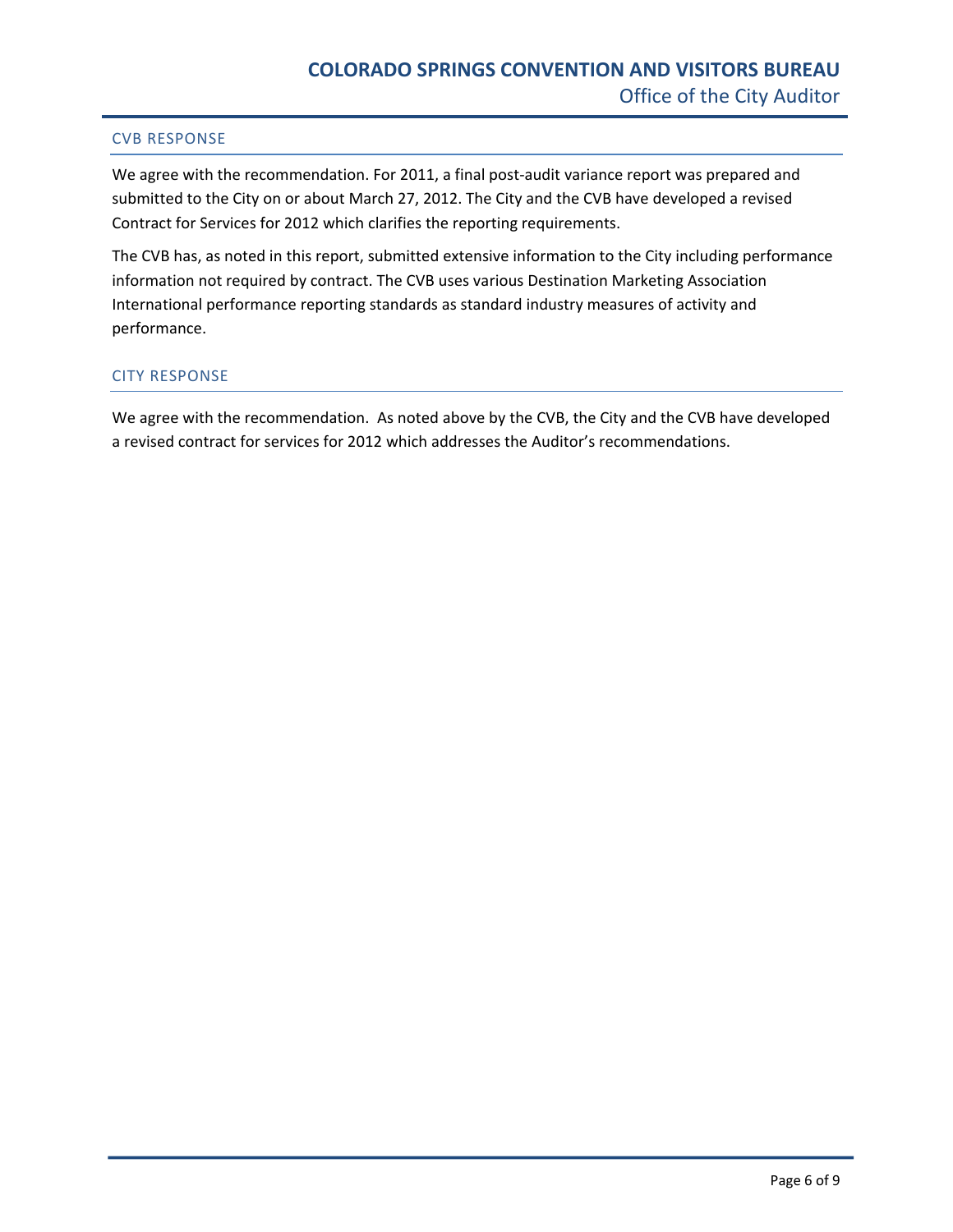#### <span id="page-11-0"></span>PERFORMANCE INDICATORS WERE NOT REPORTED ACCORDING TO THE CONTRACT TERMS AND COULD BE IMPROVED

Part of our review of contract compliance required that we evaluate the measurement and effectiveness of the performance indicators identified in the Contract. The performance indicators are essentially targets or goals identified by the CVB for a particular period. There were a total of 12 performance indicators in the 2010 Contract.

Section 5.e of the Contract states that the CVB "shall submit to the City Manager or designee a report of program accomplishments under the terms of this contract on a quarterly basis." The section also states that "the report will include a presentation of year‐to‐date progress in each of the performance indicators."

We tested to determine whether all 12 performance indicators were included in the quarterly reports submitted to the City.

| <b>Performance Measures From Exhibit G of the Contract</b>                                              | <b>Quarterly Report Status</b> |
|---------------------------------------------------------------------------------------------------------|--------------------------------|
| Number of trade shows attended by sales personnel                                                       | Not Reported                   |
| Number of hours of volunteers in visitor centers                                                        | Not Reported                   |
| Number of Bureau members                                                                                | Not Reported                   |
| Number of member functions hosted by Bureau                                                             | Not Reported                   |
| Dollars spent on advertising and marketing                                                              | Not Reported                   |
| Estimated revenue generated per trade show                                                              | Partially Reported             |
| Estimated number of days most leisure travelers in destination                                          | Not applicable, Not Reported*  |
| Estimated room nights booked                                                                            | Partially Reported             |
| Total estimated revenue generated by group sales and marketing<br>activities                            | <b>Partially Reported</b>      |
| Total estimated income resulting from membership investment<br>fees, programs and miscellaneous revenue | <b>Partially Reported</b>      |
| Total estimated revenue generated as a result of national<br>advertising program                        | Reported                       |
| City economic return for each dollar invested with CVB                                                  | Not Reported                   |

\*The Estimated Days in destination is an industry standard number and is not a reflection of CVB efforts. It is not an applicable measure of their performance.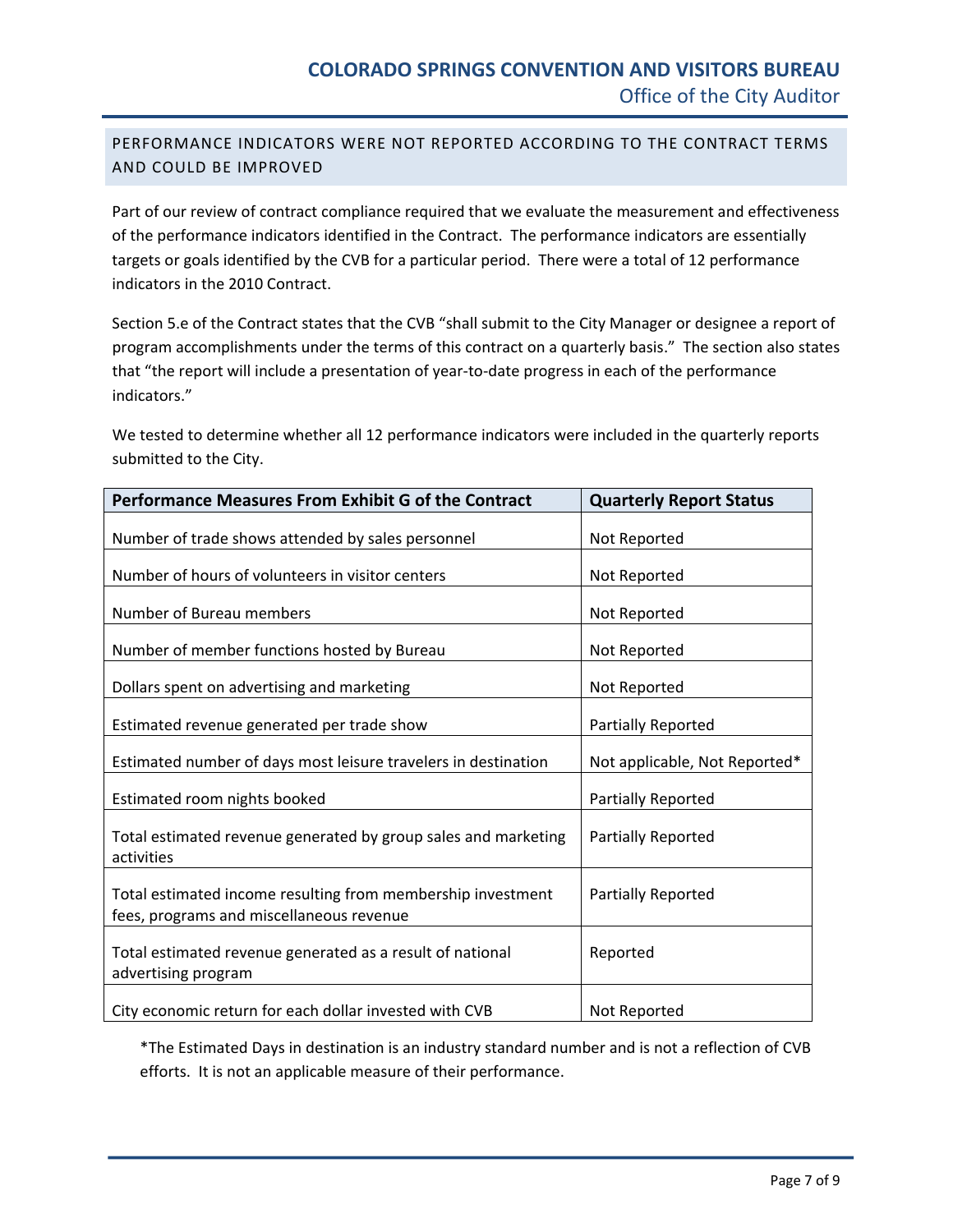We found that only one indicator was completely reported. Although only one indicator was being properly reported in the quarterly status updates, the CVB was tracking all 12 indicators for internal use. The absence of the indicators in the quarterly reports appeared to be an oversight of contract requirements and was not brought to the CVB's attention by the City.

Total economic impact was reported as the sum of the estimated revenue generated from the performance measures reported or partially reported.

The CVB includes their detailed marketing plan as an attachment to the Contract. This plan includes useful information on how they plan to achieve their goals. It does not, however, explicitly explain or define the various performance measurement calculations. The quarterly reports provided to the City also did not contain explanations of the performance measures that would be helpful to the recipient's understanding of the information.

The 2010 quarterly reports did contain several indicators which were not specified in Exhibit G, but were useful in evaluating the organization's performance. These included Mail, Email and Internet Inquiries, requests for Visitor's Guides, number of visitors to the Visitor Center and year to date collections of the Lodging and Auto Rental Tax (LART).

#### AUDITOR'S RECOMMENDATION

For future contracts, we recommend the City reduce and refine the required number of performance indicators to those that are most relevant to demonstrating the effectiveness of the CVB in performing its primary mission. Reporting that includes year over year trends may be more useful than single year results compared to the plan for a given year.

For those performance indicators reported, the CVB should consider including a definition of how each factor was calculated. We recommend that the CVB adhere to all reporting requirements listed in the Contract.

#### CVB RESPONSE

We agree with the recommendation. The City and the CVB have developed a revised Contract for Services for 2012 which clarifies the reporting requirements, reducing the performance measures to those which are clearly measurable. The CVB will report those items quarterly as outlined in the contract and will include an outline of how those performance measures are defined and calculated. The CVB and City will determine the value of reporting year over year trends versus single year results compared to plan.

#### CITY RESPONSE

We agree with the recommendation. As noted above by the CVB, the City and the CVB have clarified the reporting requirements and reduced the performance measures. For the 2012 contract, the Auditor's recommendation has been incorporated.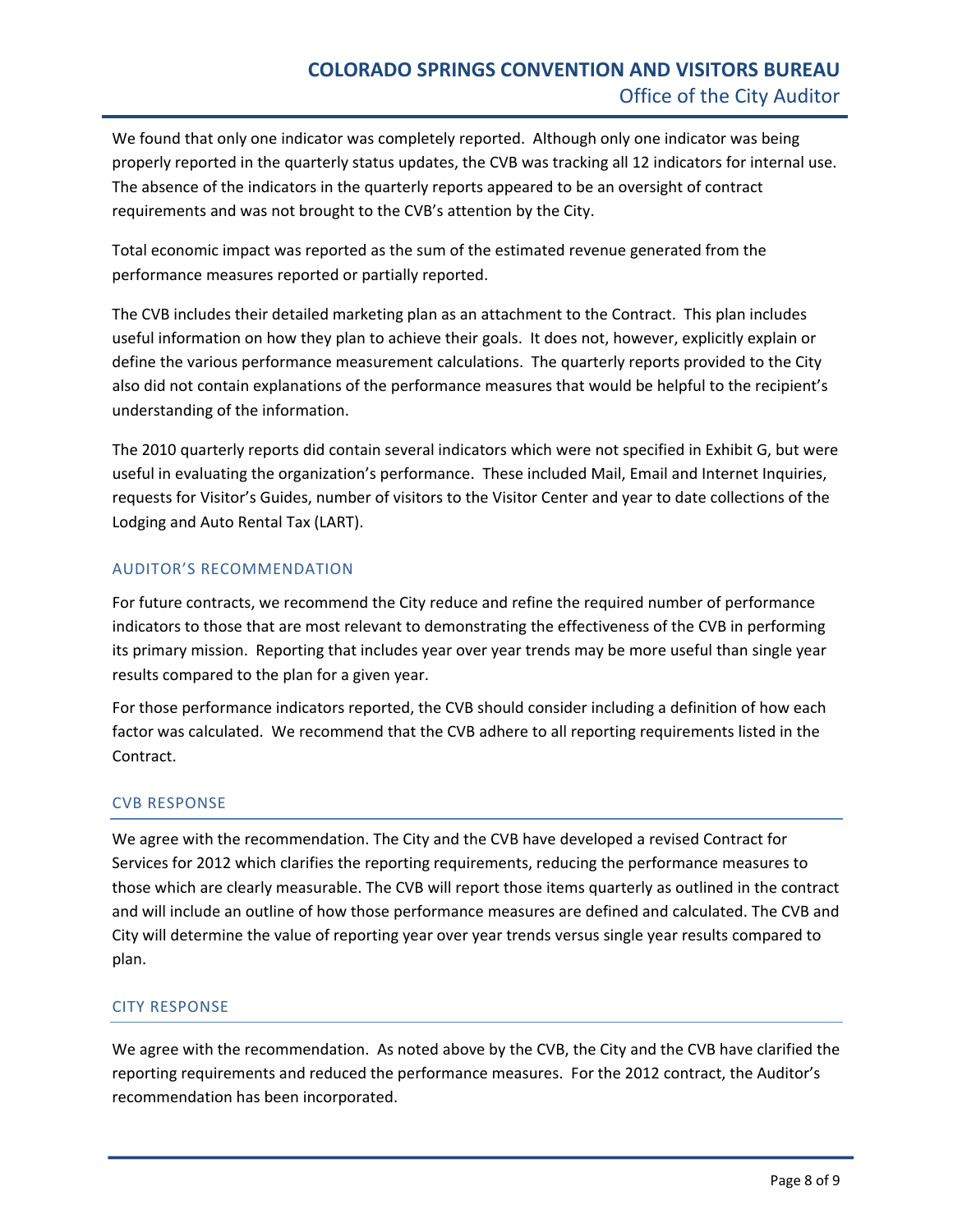#### <span id="page-13-0"></span>CITY OVERSIGHT OF THE CONTRACT COULD BE IMPROVED

Historically the CVB contract has been reviewed and administered by the City's Budget Office, as the designee of the City Manager. The CVB provides a draft of the contract language and suggests changes each year, which were approved by the Budget Division prior to being presented to City Council.

Due to staff limitations, the Budget Office did not have the resources to provide feedback on the quarterly reports or review the monthly budget variance memos. In 2011, the City's form of government was changed to a Council‐Mayor format and the City Manager position was eliminated. The Mayor's office created a new Office of Economic Vitality. The stated responsibility of this office is for "developing, implementing, and managing economic vitality programs that contribute to a stronger local economy". Given the potential for positive economic impact on the community as a result of the CVB funding, it is synergistic to change the oversight responsibility from the Budget Office to the Economic Vitality and Innovation Division of the City.

#### AUDITOR'S RECOMMENDATION

We recommend that the Economic Vitality and Innovation Division assume responsibility for this contract, including the implementation of the recommendations contained in this report.

#### CVB RESPONSE

We do not disagree with the recommendation and will follow City direction on whom to report contract results to and whom to work with on future contracts. Our work with various City departments and personnel has been positive in the past and we will continue to work positively with the City to provide quality promotional services into the future.

#### CITY RESPONSE

We agree with the recommendation. The Budget Office has had a very positive working relationship with the CVB staff; we agree that limited staff and increased workloads in the Budget Office made it difficult to administer the contract. The CVB contract is directly related to the goals of the Economic Vitality and Innovation Department and should be administered by that Department.